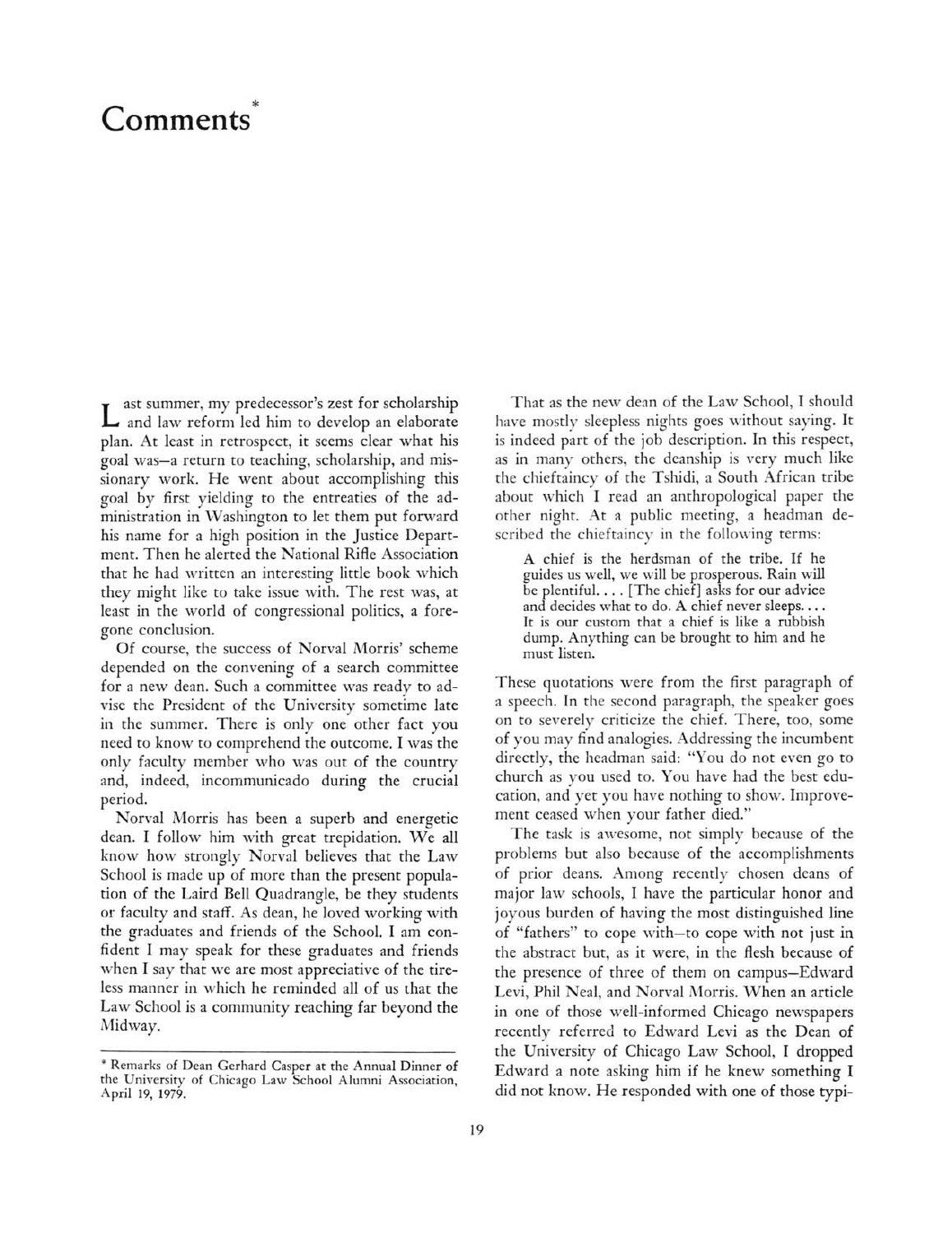

cal Levi statements which were the delight of the press when he was the Attorney General of the United States-unambiguous, crystal clear, leaving no room for further questions. I quote: "If I did, it would only be fair."

It is <sup>a</sup> very great honor to be chosen as the dean of this law school. This statement would be true for any person so chosen. It is particularly true in my case, given my background and my accent which, while <sup>a</sup> slight improvement on Norval's, still is <sup>a</sup> rather peculiar one for an American law school dean to have. In 1966, I came to Chicago from California-and before that, Germany-persuaded by Phil Neal that Chicago, the University of Chicago, and the Law School were great centers of serious professionalism and scholarly activity. "Robust, uninhibited, and wide open," in short, nonparochial, are proper adjectives to describe the School and its graduates. While I do not want to appear immodest, I think it is proper to invoke the name of Ernst Freund (who also came from Germany after having first been educated in German law schools) to suggest how nonparochial the University and the Law School have been from their very beginnings when President Harper chose Freund to be, in Felix Frankfurter's words, "the father of the Law School." Alas, I have never been able to find out whether Freund spoke with <sup>a</sup> German accent. Even <sup>a</sup> slight one would give me great comfort.

President Harper, prior to meeting Freund, seri-

ously considered the notion of an institute for legal research rather than <sup>a</sup> law school. In 1932, reflecting on this issue, Professor Freund restated the position he had taken vis-a-vis Harper. I quote: "To my question: Is jurisprudence something better than law? Is scientific law different from professional law? Should scientific law be merged in the social sciences? I suggest <sup>a</sup> demurrer rather than an answer. I do think that if we had established <sup>a</sup> school of jurisprudence we should have been disappointed in our expectations."

I think it is accurate to say that the same questions which troubled Harper and Freund more than seventy-five years ago are still concerning us. Indeed, we are seeing an effort to push the best law schools beyond the high level of scholarly orientation which they have achieved in recent decades to new frontiers. If <sup>a</sup> label is needed, I would call it "neolegal realism." The distinguished dean of <sup>a</sup> distinguished law school recently referred to this as perhaps the most exciting time for academic law since the end of the second World War. My colleague said approvingly, and I quote: "Academic lawyers today are concerned with the appropriate limits of law and with the interrelationship between procedural matters-in the large sense of that term-and substantive and distributive justice. Relative to his predecessor, today's young academic is enormously sophisticated in humanistic and social science studies."

I hate to be <sup>a</sup> spoilsport but, just as Ernst Freund